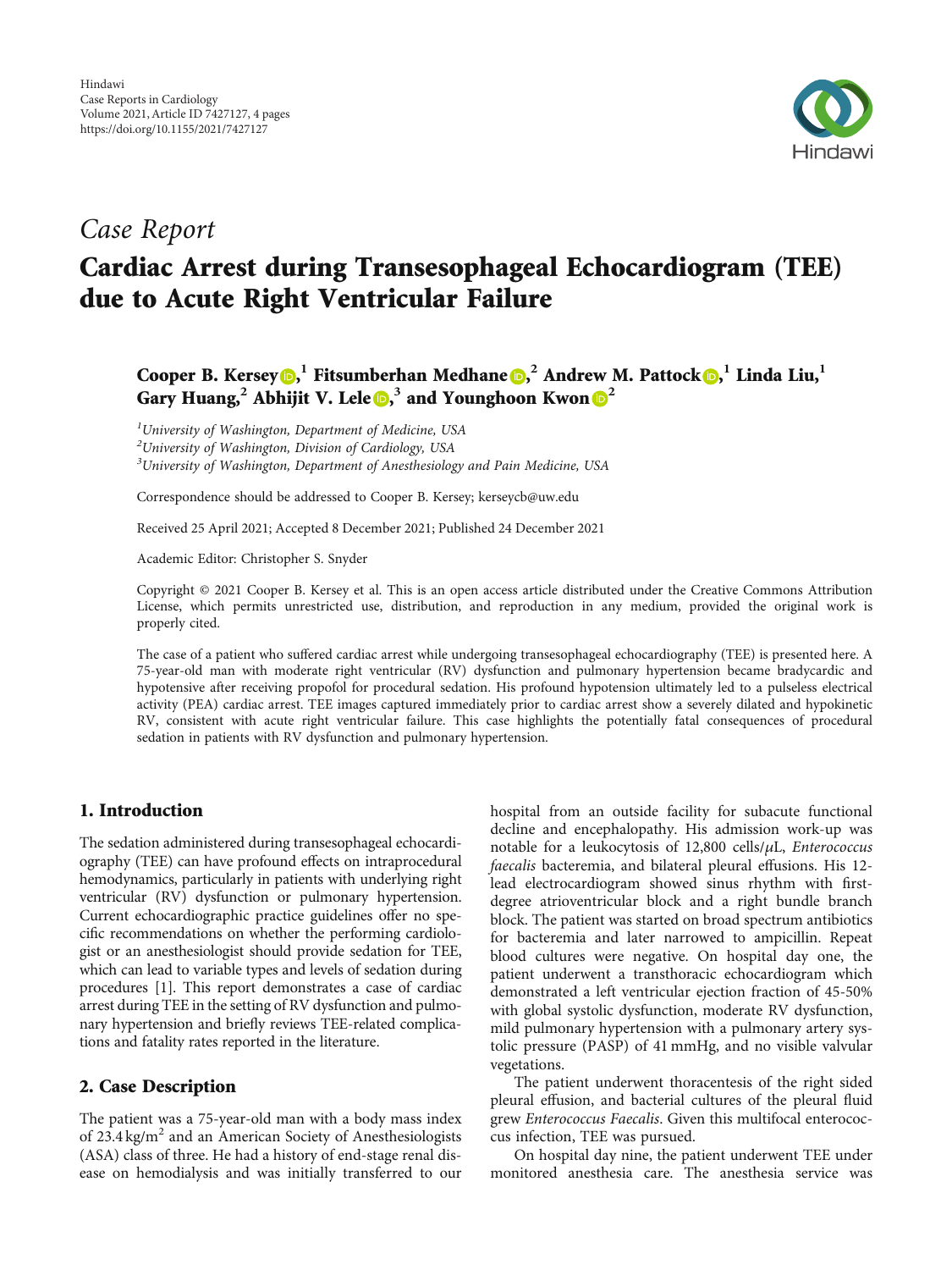Table 1: The rates of common complications of TEE documented in the literature from a multicenter retrospective review of over 10,000 patients undergoing TEE (Daniel et al.) and a meta-analysis (Côté et al.).

| Complication                         | Frequency | Source of data    |
|--------------------------------------|-----------|-------------------|
| Nonsustained ventricular tachycardia | 0.03%     | Daniel et al. [3] |
| Transient atrial fibrillation        | 0.03%     | Daniel et al. [3] |
| Third degree heart block             | 0.01%     | Daniel et al. [3] |
| Angina                               | 0.01%     | Daniel et al. [3] |
| Cardiac arrest                       | 0.01%     | Daniel et al. [3] |
| Hypoxemia $(SpO2 < 90%)$             | 18%       | Côté et al. [2]   |
| Bronchospasm                         | $0.5\%$   | Daniel et al. [3] |
| Mortality                            | 0.1%      | Daniel et al. [3] |
| Retching                             | 39%       | Côté et al. [2]   |
| Esophageal perforation               | $0.1\%$   | Côté et al. [2]   |

consulted due to pulmonary hypertension as per the institutional guideline. The patient was connected to standard monitoring as recommended by the ASA. Supplemental oxygen was provided by a face mask, with end-tidal carbon dioxide monitoring. The patient received a total of 70 mg of propofol administered over the first ten minutes of the procedure in boluses of 10 mg-20 mg. Hemodynamically, the patient's blood pressure at the beginning of the procedure was 140/50 mmHg with a pulse in the low 60 s. His blood pressure dropped precipitously after receiving propofol down to 60/40 mmHg fifteen minutes into the procedure. At that point, the patient became bradycardic and went into a PEA cardiac arrest. The TEE probe was withdrawn, and chest compressions were initiated under the advanced cardiac life support algorithm. The patient was intubated, and return of spontaneous circulation (ROSC) was achieved after four rounds of chest compressions and epinephrine administration. The patient's cardiac rhythm then deteriorated into ventricular fibrillation requiring defibrillation and further chest compressions. ROSC was achieved once again, and the patient was transferred to the intensive care unit. Upon review of the images captured by TEE at the onset of PEA arrest, it was noted that the RV was severely dilated with minimal contractile function, and a small pericardial effusion was found (Video [1\)](#page-3-0). Due to the patient's critical condition, his family decided to transition him to comfort measures only.

#### 3. Discussion

Cardiovascular complications from TEE have been documented to occur in 0.08% of cases and cardiac arrest in 1 : 10,000 cases [[2, 3](#page-3-0)] (Table 1). The sedation administered during TEE poses risks particularly to patients with poor cardiac reserve who are sensitive to minor changes in hemodynamics. Determining the appropriate depth of sedation is made difficult by the trade-off between the level of sedation and the patient's tolerance of the TEE probe. If a patient is not sufficiently sedated, they are more likely to have a gag reflex and vagal response to intubation of the TEE probe. An excessive vagal response to the TEE probes can lead to profound vasodilation, systemic hypotension, and a

decreased systemic venous return to the right ventricle [[4,](#page-3-0) [5\]](#page-3-0). On the other hand, patients who are more deeply sedated tend to be more tolerant of the TEE probe but are at higher risk of the adverse hemodynamic and respiratory suppressant effects of the anesthetic agents [[2](#page-3-0), [4](#page-3-0)]. One metaanalysis of TEE complications found that hypoxemia (defined as oxygen saturation less than 90%) occurred in 18% of cases [\[2\]](#page-3-0). Transient hypoxemia induces pulmonary vasoconstriction, which increases RV afterload and diminishes RV stroke volume [[6\]](#page-3-0).

In this case, we suspect that the vasodilatory effects of the propofol led to a profound decrease in RV preload and hypotension. These hemodynamic changes were likely compounded by vagal stimulation of the TEE probe which further contributed to vasodilation and the reduction of RV preload. In a patient with moderate RV dysfunction and pulmonary hypertension, this likely triggered acute RV failure resulting in a PEA arrest (Figure [1](#page-2-0)). The ideal sedative for a short, minimally invasive procedure like TEE has a quick time to onset, minimal hemodynamic side effects, and a rapid recovery period [[7\]](#page-3-0). Midazolam, fentanyl, ketamine, and propofol are common agents chosen for TEE. However, none of these agents possess all of the characteristics of an ideal sedative agent.

The advantages of using ketamine over propofol include preservation of airway reflexes, maintenance of spontaneous respirations, and sympathetic stimulation, which in turn may allow maintenance of cardiovascular stability. Disadvantages include increased oropharyngeal secretions and neurological side effects such as hallucinations [[8\]](#page-3-0). Propofol, on the other hand, may significantly reduce sympathetic nerve activity and norepinephrine levels at different depths of sedation. These effects result in significant decreases in mean blood pressure of 9% and 18% at moderate and deep sedation, respectively, even in healthy volunteers. Additionally, propofol also reduces reflexive increases in sympathetic nerve activity [[9\]](#page-3-0). Midazolam or fentanyl alone may be insufficient to provide adequate depth of anesthesia. The prevalence of dexmedetomidine use for TEE is unknown, but dexmedetomidine may cause a reduction in pharyngeal muscular tone and respiratory depression similar to propofol, in addition to bradycardia. Dexmedetomidine has been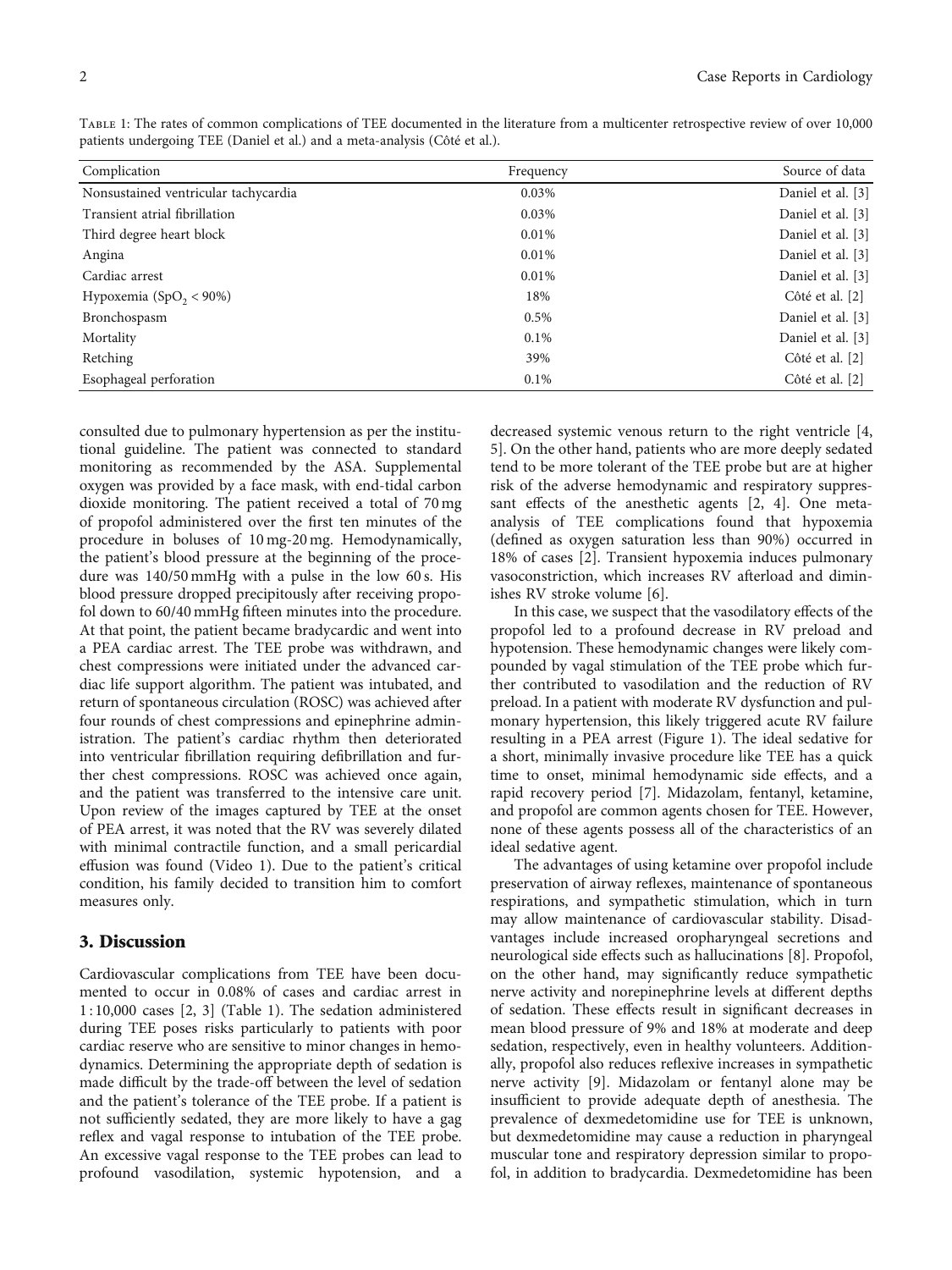<span id="page-2-0"></span>

FIGURE 1: A visual representation of the vicious cycle of right ventricular failure that the vasodilatory effects of anesthetic agents can precipitate [[15](#page-3-0)].

shown to provide satisfactory sedation levels, hemodynamic stability, short recovery time, and acceptable patient and practitioner satisfaction during TEE [\[10, 11\]](#page-3-0).

In addition to understanding the cardiovascular side effects of sedatives, the proceduralist should also be aware of the risks of hypoxia and hypercarbia in precipitating RV dysfunction. Transient hypoxemia may be sufficient to initiate a vicious cycle of RV dysfunction. Similarly, in patients with a native airway undergoing sedation, hypercarbia is also likely not accurately measured despite the use of end-tidal carbon dioxide monitoring.

We present this case to raise awareness of the risks associated with deep sedation during TEE and illustrate the lack of society and institutional guidelines regarding the choice of sedative agents. The ASA score is a validated measure of patients' intraprocedural risk and could be used to predict which patients undergoing TEE are more susceptible to the hemodynamic consequences of general anesthesia [[12](#page-3-0)]. More research into what patient and procedural factors lead to patient morbidity and mortality during TEE is required to inform practice guidelines and ensure patient safety. Additionally, this case would have been an opportunity to implement TEE-guided CPR, which has been shown to be an efficacious way of monitoring resuscitation efforts in the emergency room setting [[13](#page-3-0)].

Based on this case and available literature, we propose that preprocedural evaluation of patients undergoing TEE includes a detailed review of any contemporaneous TTE data. Data suggestive of pulmonary hypertension with or without RV dysfunction should significantly raise the concern for adverse procedural events. The risk of hypotension, hypoxemia, and hypercarbia need to be balanced with the expectation of TEE tolerance and safety, and this should be discussed between the anesthesiologist and cardiologist as well as during the informed consent process. Monitored anesthesia care or general anesthesia with an endotracheally intubated patient may carry unique risks and benefits and thus should be individualized to the patient and the procedure. In patients identified to be at high risk of adverse events from the hemodynamic effects of propofol, topical anesthetics, ketamine, or midazolam may be useful adjuncts. Alternatively, non-propofol-based anesthesia, such as with dexmedetomidine, may be suitable for certain patients. Lastly, the proceduralist must be familiar with the terminology related to monitored anesthesia care, conscious sedation, and general anesthesia. In any given patient, the depth of anesthesia may vary significantly from light sedation to general anesthesia [[14\]](#page-3-0).

This case demonstrates the potentially fatal consequences of procedural sedation in patients with RV dysfunction and pulmonary hypertension. Clinicians should be cognizant of the hemodynamic effects of sedative agents, and institutions should work to create evidence-based criteria to decide if patients undergoing TEE will receive moderate sedation, monitored anesthesia care, or general anesthesia.

#### Data Availability

There are no datasets included in this manuscript.

#### Conflicts of Interest

The authors declare that they have no conflicts of interest.